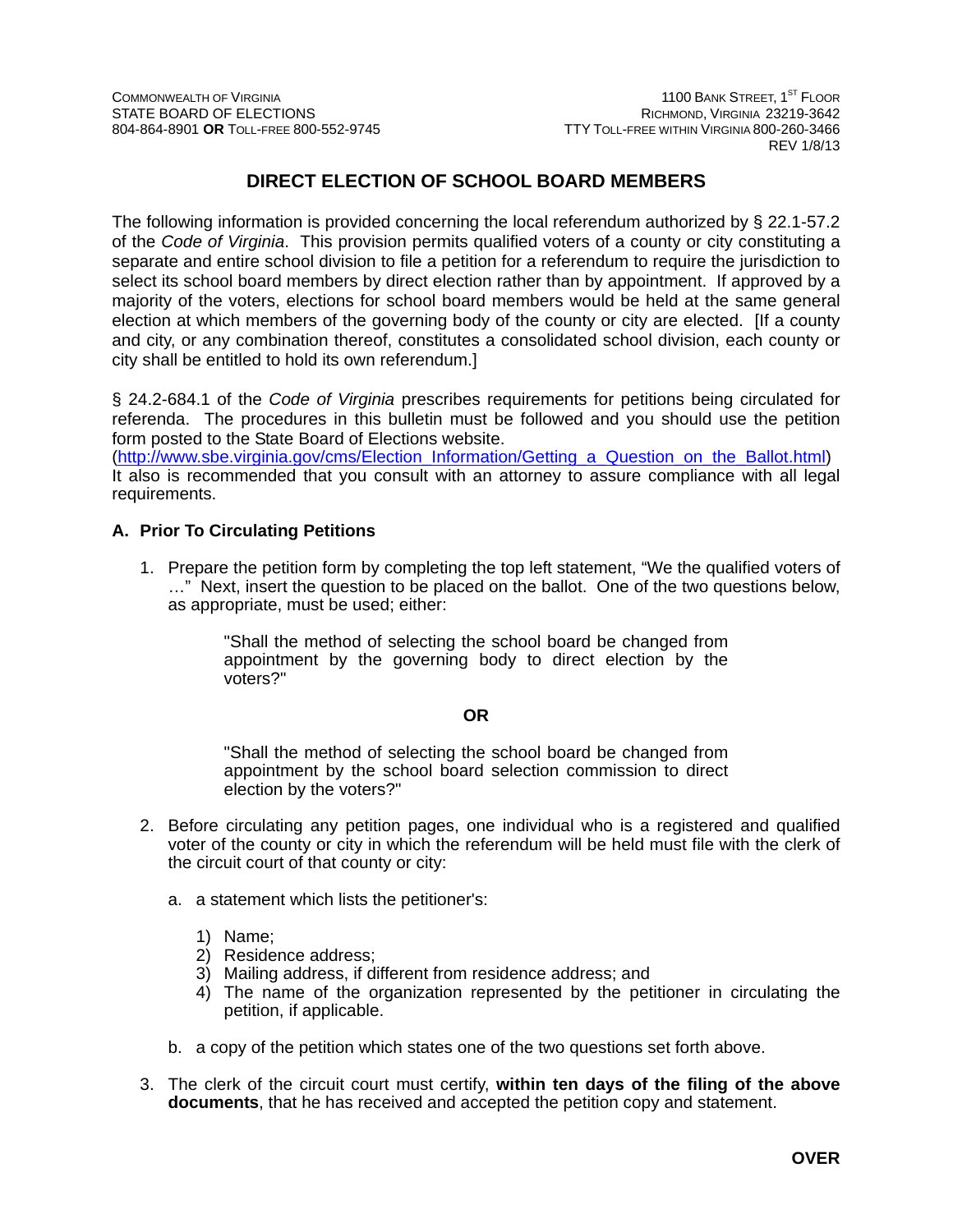### **DIRECT ELECTION OF SCHOOL BOARD MEMBERS**  Page 2 of 3

### **B. Circulating Petitions**

- 1. Begin circulating **only after** receiving the clerk's certification.
- 2. Each person who circulates a petition page must:
	- a. Be a legal resident of the United States of America (U.S.A.); a non-minor or a nonfelon (a felon who achieves voting rights restoration may circulate a referendum petition as long as he/she is a legal resident of the U.S.A. and not a minor; (**REV 1/8/13**)
	- b. See each person sign that petition page; and
	- c. Complete and sign, before a notary, the affidavit on each petition page he/she circulates.
- 3. Petitions must be *circulated, completed* and *filed* with the appropriate court **within nine months of the date of the certification by the clerk of the circuit court** *OR* by the deadline required for the election, whichever first occurs [see *Item C.1.* below].
- 4. Each petition must:
	- a. Contain the signatures of qualified voters of the county or city equal in number to at least 10% of the number of registered voters therein as of January 1 preceding the filing of the petition. [It is recommended that at least 15% be obtained to assure that a sufficient number are qualified.]; and
	- b. Contain the date signed and **full printed name and residence address** of each voter.

For the definition of "qualified voter," please refer to § 24.2-101.

### **C. Filing Petitions**

1. Petitions must be filed with the court at least **111 days prior to the general election**. [residents of any county or city wishing to use the November election, *no later than July 17, 2013.*]

The 111 day deadline assures sufficient time for the general registrar to verify the petitions so that the court may enter its order calling the election by that required deadline of 81 days prior to the election.

2. A suggested format for the court order which should be presented with your petitions to the court for its signature is attached.

### **D. Other Requirements**

1. The referendum must be held at the same time as the next general election. A general election will be held on November 5, 2013 in all counties and cities.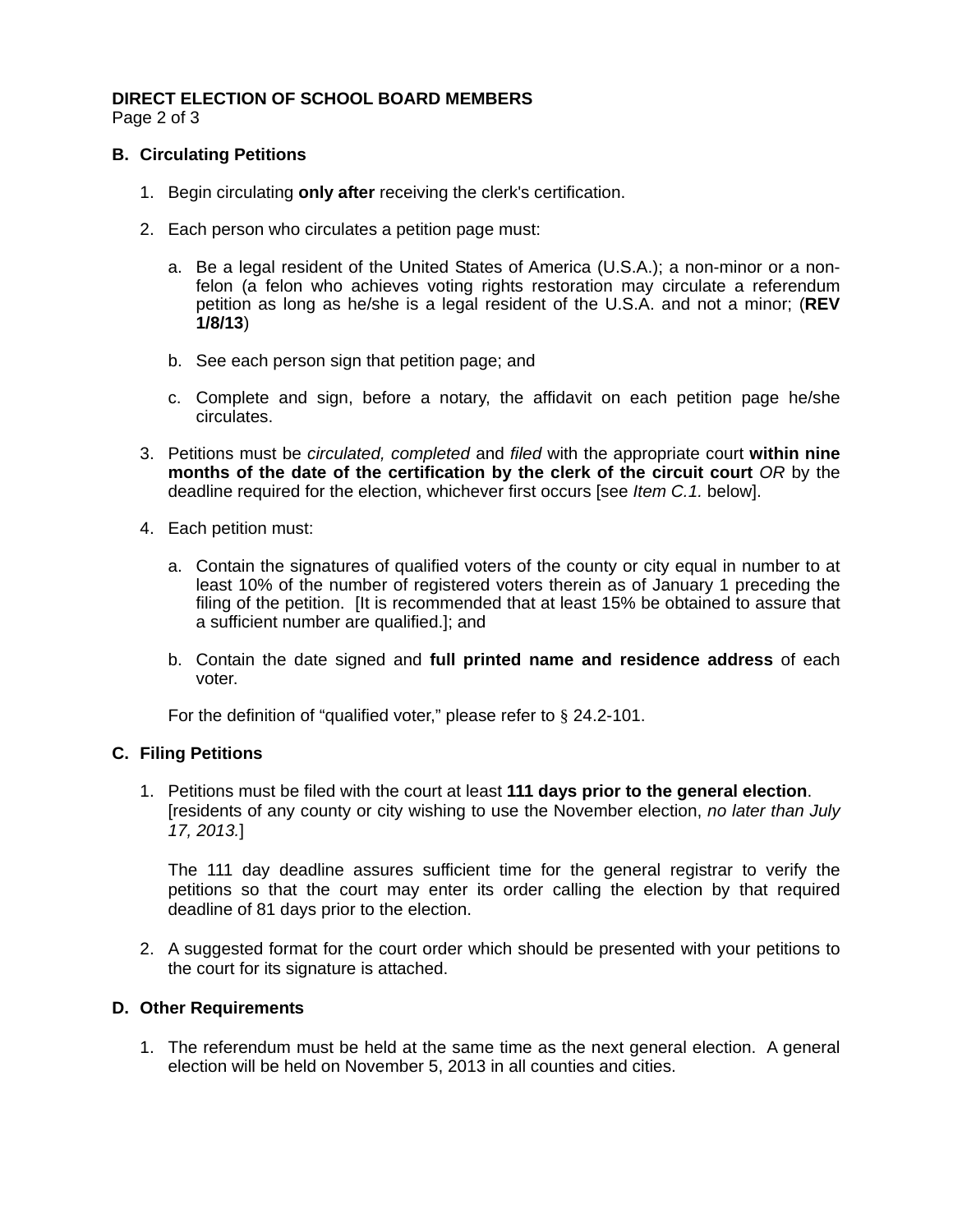# **DIRECT ELECTION OF SCHOOL BOARD MEMBERS**

Page 3 of 3

### **D. Other Requirements (continued)**

- 2. The court order is **not** required to be submitted by the chief legal officer of the county or city to the United States Justice Department pursuant to the Federal Voting Rights Act but, if the majority vote affirmatively on the question, the method by which the school board is to be elected must be so submitted.
- 3. This referendum cannot be held more often than once every four years in the same jurisdiction.
- 4. The provisions of §§ 22.1-57.3 and 22.1-57.4 of the *Code of Virginia* further require:
	- that if this referendum is approved by a majority of the voters voting, an election would be held for school board members at the same time the governing body of the county or city is elected.
	- **that the terms of the elected school board members must be the same as those of** the members of the local governing body. If members of the local governing body are elected for staggered terms, school board members must be elected on the same basis. Appointed members not subject to the first election for school boards will continue to serve, in the case of counties and cities electing in November, until December 31<sup>st</sup> or, in the case of cities electing in May, the June  $30<sup>th</sup>$  following the general election at which members are elected to replace them;
	- that school boards must initially be elected on the same basis on which they were appointed, except that a local governing body may require a school board that has been appointed at-large to be elected by district;
	- that districts used for school board elections must be the same as districts used for election of the local governing body. However, any county or city that elects all the members of its local governing body at-large may establish districts for the election of its school board; and
	- that elections for school board members are non-partisan.

The Code also permits a referendum to be held to revert from an elected school board to a school board appointed by either the governing body or a school board selection commission. Petition requirements and procedures are the same as for the elected school board referendum. The question on the ballot must be either:

"Shall the method of selecting the school board be changed from direct election by the voters to appointment by the governing body?"

#### **OR**

"Shall the method of selecting the school board be changed from direct election by the voters to appointment by the school board selection commission?"

Following any of these referenda, no other of these referenda may be held within the same jurisdiction for four years.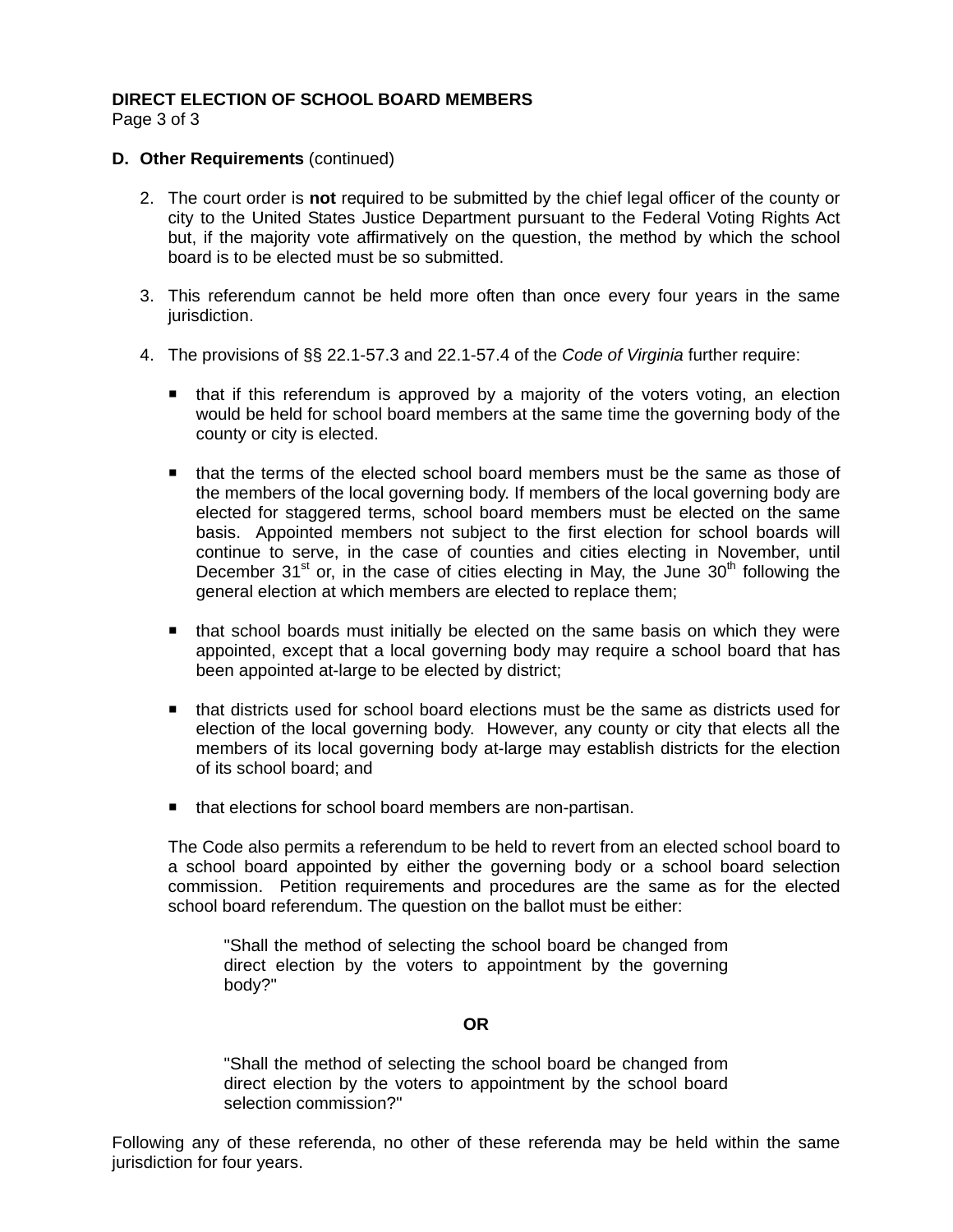# STATEMENT OF PETITIONER FOR LOCAL REFERENDUM

TO: Clerk of the Circuit Court

County/City of

Submitted herewith is a copy of a petition to be circulated for a referendum as authorized by law on the question which appears thereon.

As required by § 24.2-684.1 of the *Code of Virginia*, I certify that I am registered and qualified to vote in the jurisdiction and, if applicable, district in which the election will be held. The following information is provided as required:

| TYPE OR PRINT YOUR FULL LEGAL NAME                             |            |  |
|----------------------------------------------------------------|------------|--|
|                                                                |            |  |
|                                                                |            |  |
| <b>ENTER YOUR RESIDENCE ADDRESS</b>                            |            |  |
|                                                                |            |  |
|                                                                |            |  |
|                                                                |            |  |
| CITY/TOWN                                                      | <b>ZIP</b> |  |
|                                                                |            |  |
|                                                                |            |  |
| ENTER YOUR MAILING ADDRESS IF DIFFERENT FROM RESIDENCE ADDRESS |            |  |
|                                                                |            |  |
|                                                                |            |  |
| CITY/TOWN                                                      | ZIP        |  |
|                                                                |            |  |
|                                                                |            |  |
|                                                                |            |  |
| ENTER A DAYTIME TELEPHONE NUMBER, INCLUDING AREA CODE          |            |  |
|                                                                |            |  |
|                                                                |            |  |
|                                                                |            |  |

ENTER NAME OF ORGANIZATION YOU REPRESENT, IF ONE

Please certify, within ten days of my filing these documents, that you have received and accepted the petition copy and this statement.

I understand that the petitions must be circulated, completed and filed with you within 9 months of the date of your certificate of receipt and acceptance **or** by the deadline required for the election, whichever first occurs. I further understand that a court order must be entered at least 81 days before the election.

SIGNATURE OF PETITIONER

ENTER DATE

6/30/10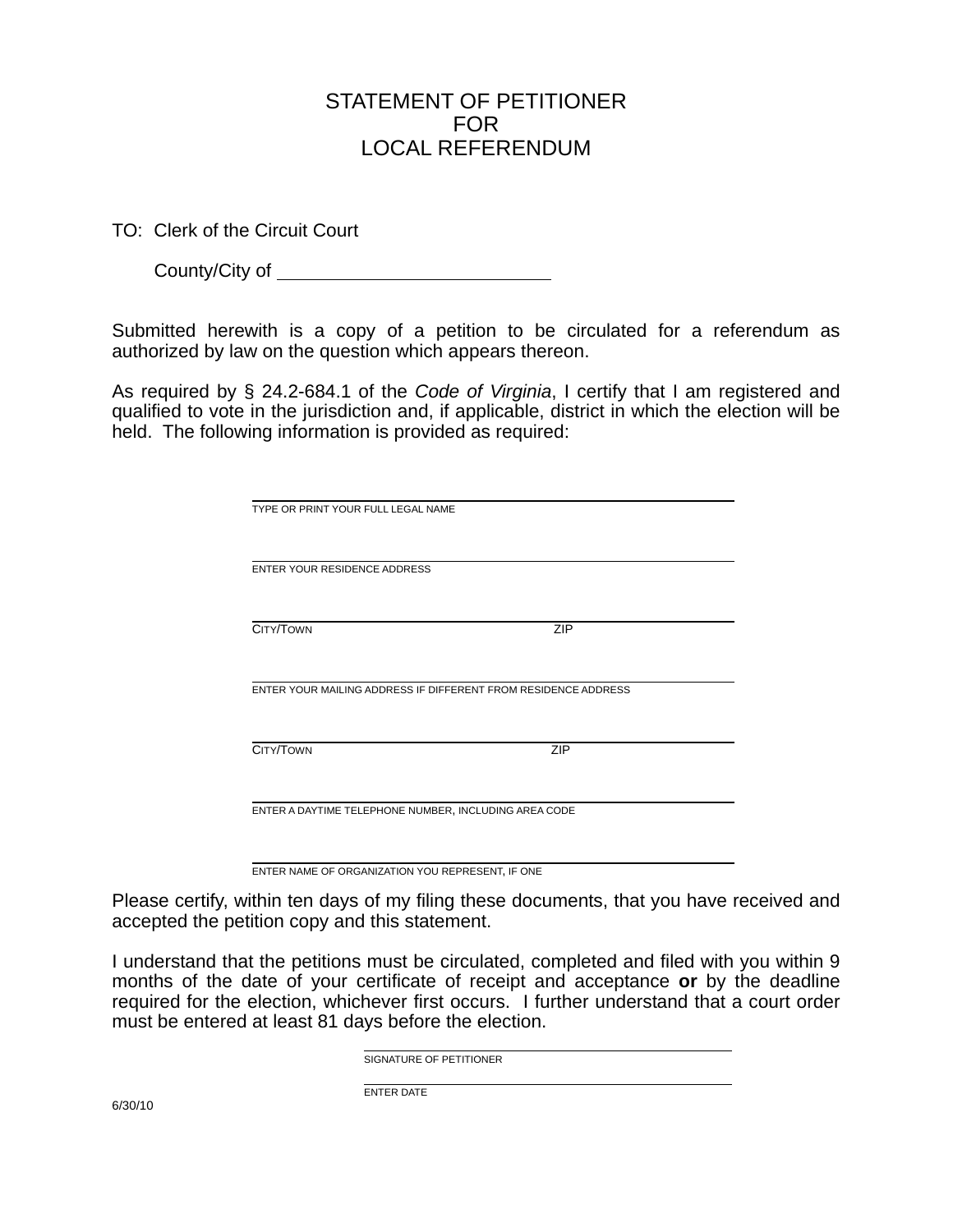# CERTIFICATE OF RECEIPT AND ACCEPTANCE LOCAL REFERENDUM

| TO:              |                                                                                                                                                                               |                                                                                                                                 |
|------------------|-------------------------------------------------------------------------------------------------------------------------------------------------------------------------------|---------------------------------------------------------------------------------------------------------------------------------|
|                  | <u> 1980 - Johann Barn, mars ann an t-Amhain Aonaichte ann an t-Amhain Aonaichte ann an t-Amhain Aonaichte ann an</u>                                                         |                                                                                                                                 |
|                  |                                                                                                                                                                               |                                                                                                                                 |
|                  |                                                                                                                                                                               |                                                                                                                                 |
|                  | of the Code of Virginia, a copy of a petition for a referendum on the following subject:                                                                                      | $\frac{1}{2}$ , filed with me as required by $\frac{8}{2}$ 24.2-684.1                                                           |
|                  | address. The statement:                                                                                                                                                       | the issue for which the<br>petition will be circulated. A statement also was filed setting forth the filer's name and residence |
| $\Box$<br>$\Box$ | did not indicate that the filer is representing an organization; or<br>indicated that the filer is representing the following organization:<br>$\overline{\phantom{a}}$ ; and |                                                                                                                                 |
|                  | did; or<br>did not                                                                                                                                                            | set forth a mailing address different from the filer's residence address.                                                       |

I further certify that I accept these documents and petitions now may be circulated. Petitions must be circulated, completed and filed with the Court within nine months of the date of this certification. The filing deadline for any specific election also must be met if the referendum is to be held at that election.

, Clerk

Date:

The Clerk of the Circuit Court must return to the filer of the petition the original of this document and to the State Board of Elections one copy each of this document, the Statement of Petitioner and the Petition.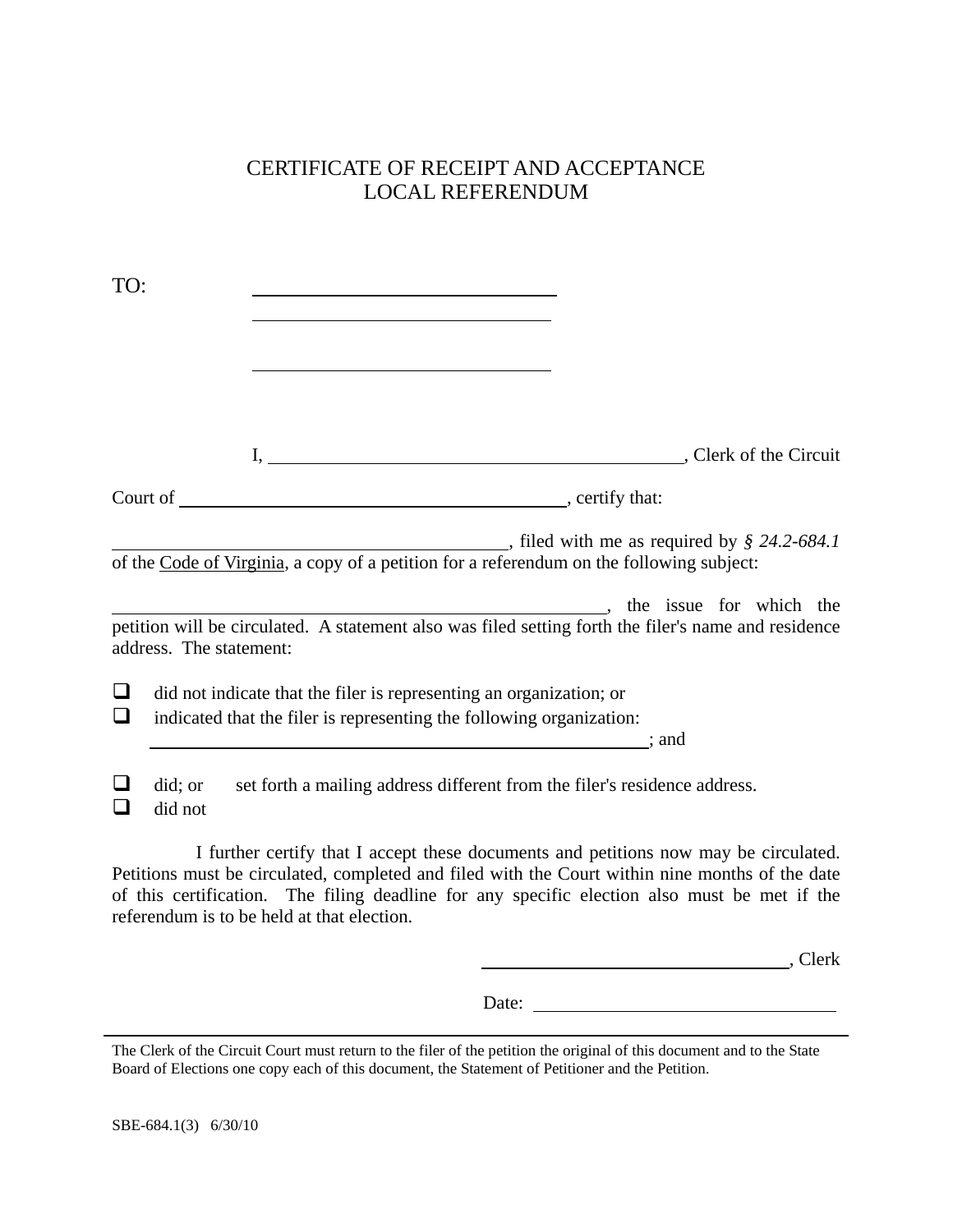TO SAVE TAXPAYER DOLLARS THIS DOCUMENT IS PRINTED FRONT AND BACK. PREPARE ORIGINAL TYPED COPY, ENTER APPROPRIATE INFORMATION AS INDICATED, AND SUBMIT TO THE COURT AS TWO SEPARATE PAGES.

VIRGINIA: IN THE CIRCUIT COURT OF

## ORDER

It appearing to the Court that a Petition has been filed requesting the Court to order a referendum to be held pursuant to § 22.1-57.2 in (enter *county* or *city name*) on the question of whether the members of the school board of (enter *county* or *city name*) shall be elected directly by the voters;

AND it having been certified to the Court by the General Registrar of the *county* (or *city*, as applicable) that such petition has been signed by registered voters equal to or greater than ten percent of the number registered in the *county* (or *city*, as applicable) on the January 1 preceding its filing and has been filed with the Court not less than one hundred eleven days prior to the general election in accordance with § 22.1-57.2 of the *Code of Virginia* of 1950, as amended;

It is, therefore, ADJUDGED, ORDERED and DECREED that at the general election to be held on (enter *election date*), a Tuesday that is at least eighty-one days following the entry of this order, the election officials of the *county* (or *city*) shall open the polls and take the sense of the qualified voters of (enter *county* or *city name*) on the following question to be printed on the ballot:

### ELECTION OF SCHOOL BOARD

"Shall the method of selecting the school board be changed from appointment